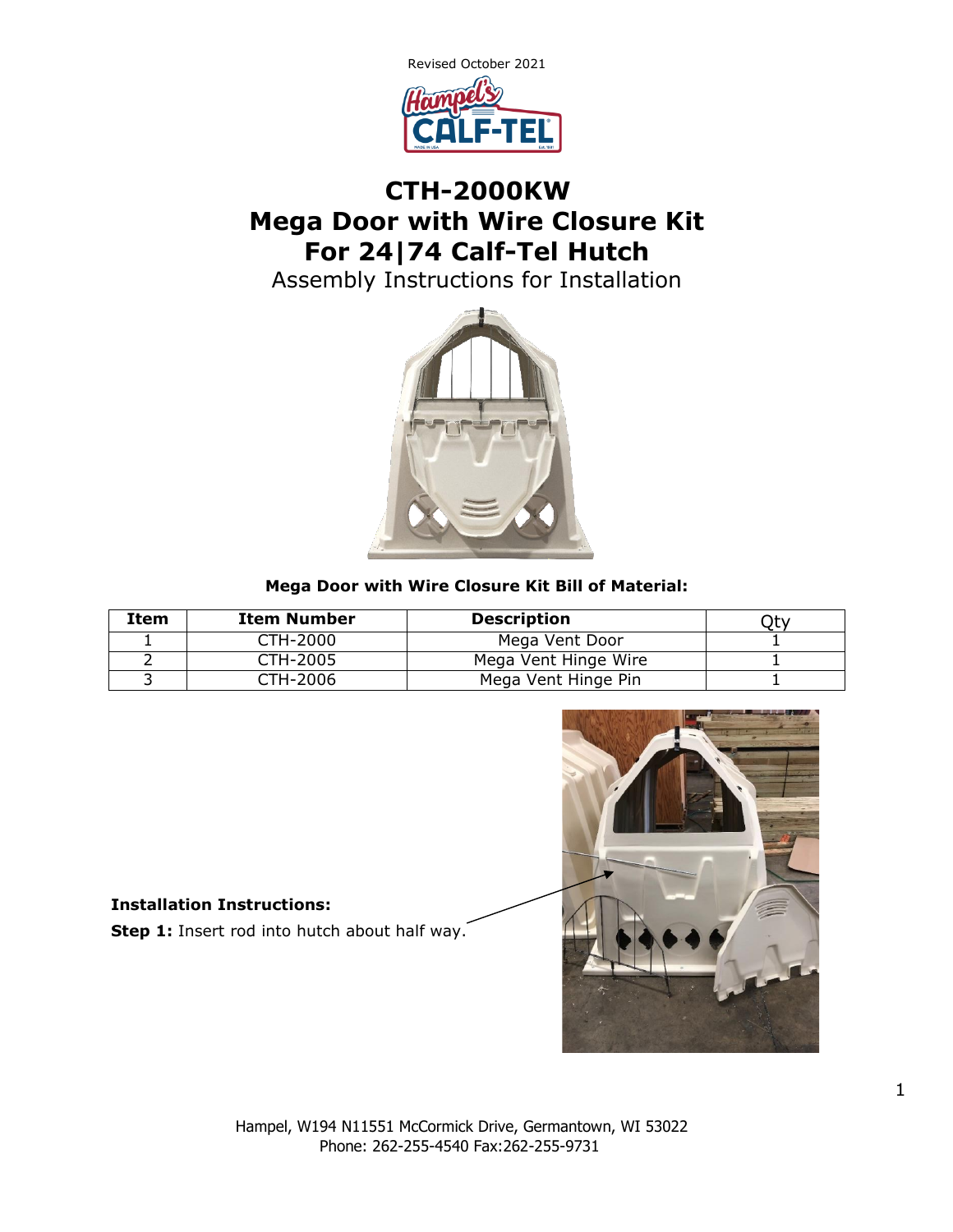

**Step 2:** Feed wire closure onto first wire loop. Be sure wire loop is facing away from hutch.



**Step 3:** Feed mega door onto rod. When door reaches the center of the rod, feed rod through second wire loop.

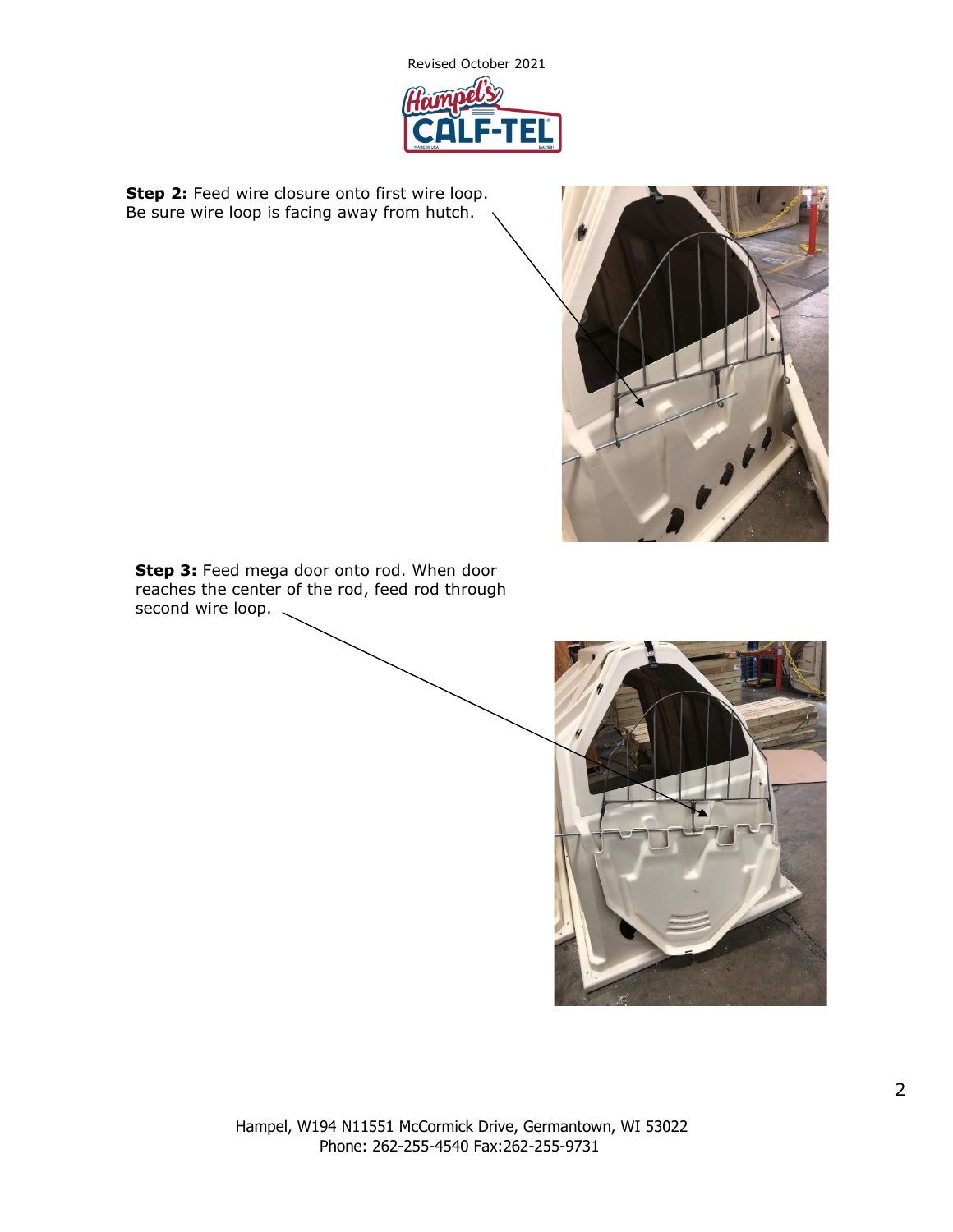

**Step 4:** Push rod through the rest of the door holes and last loop of wire closure.



**Step 5:** Push rod through the hole in the hutch. Be sure to feed rod far enough into hutch to clear the first hole on the hutch.